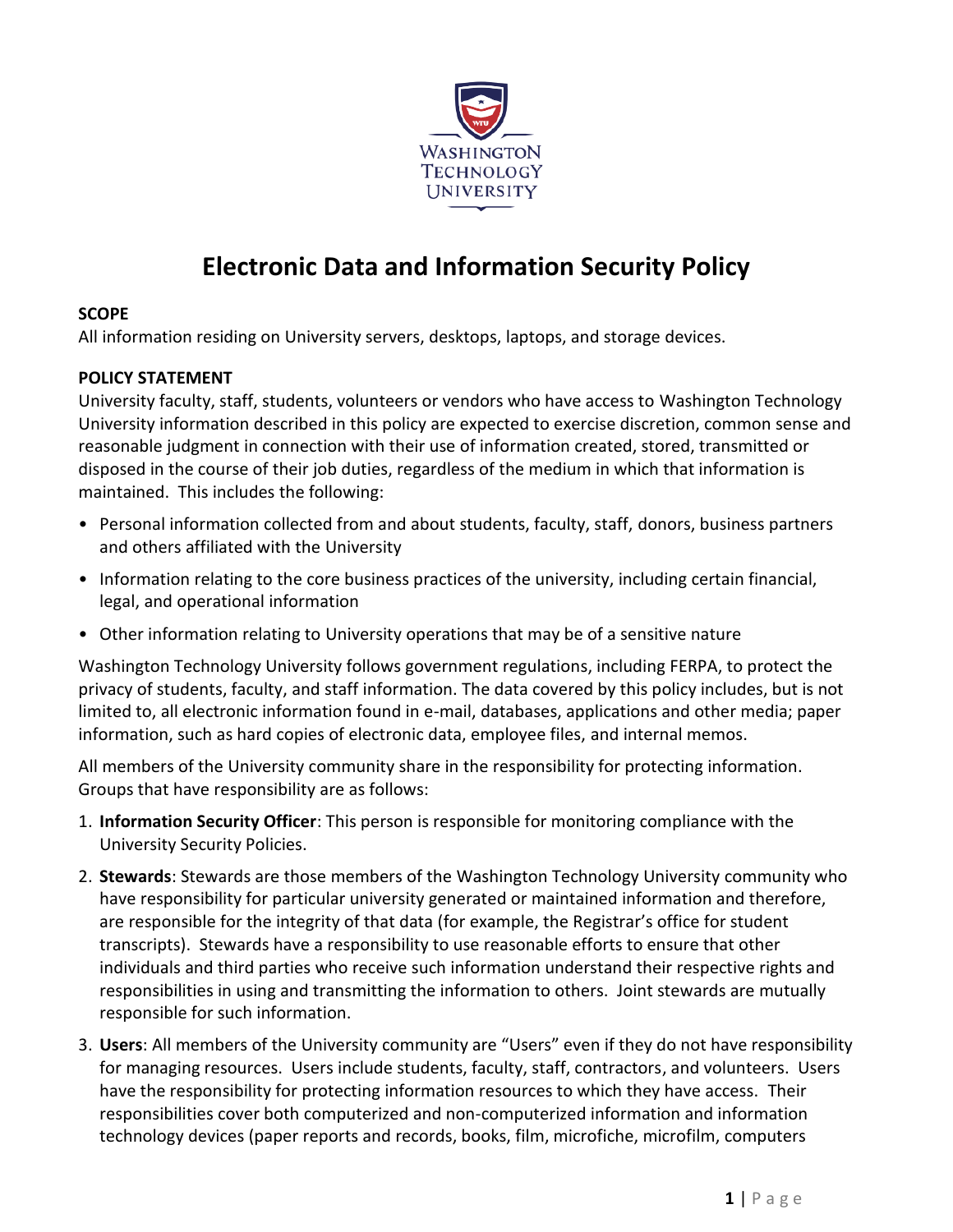PDAs, disks, printers, phones, fax machines, etc.) that are in their care or possession. They shall follow the information security policies and procedures as well as any departmental or other specific applicable information security practices.

4. **Managers**: Managers are members of the University community who have management responsibility or supervisory responsibility, including deans, department heads, directors, supervisors, etc. Faculty who supervise teaching and assistants are included. Manager responsibilities include ensuring that their unit has completed education regarding information security, overseeing compliance with WTU policies and procedures in this regard, and immediately reporting breaches of this policy to the office of the CFO.

There are two main kinds of data covered under this policy:

- 1. University owned data that relates to such areas as financials, employment records, and payroll.
- 2. Private data that is the property of our students (past, present, and prospective) and/or employees, such as social security numbers, credit card information, and contact information.

#### **DEFINITIONS**

*Public/Unclassified Information:* Information that is generally available to anyone within or outside of the university. Access to this data is unrestricted, may already be available and can be distributed as needed. Public/unclassified data includes, but is not limited to, marketing materials and employee director information. Annual reports, tax returns, audited financial statements, and annual required Department of Education filings may also be available as public information but must be coordinated with the Office of the President.

*Private/Confidential/Restricted Information:* Information is defined as university information that is to be kept within the university. Access to this data may be limited to specific departments and cannot be publicly distributed. Private data includes, but is not limited to, employee and student personal information, certain policies, and other data as applicable. Examples of this type of data include social security numbers, tax forms, security procedures, employment data, business strategy information, trademark and patent data and other information as applicable.

## **POLICY**

## **A. Data Classification**

Washington Technology University data is to be comprised of two classifications: **Public/Unclassified Information** and **Private/Confidential/Restricted Information**. All information not otherwise classified as Public/Unclassified, will be assumed to be Private/Confidential/Restricted and may not be disclosed.

## **B. Access to and Control of Data and Information**

- 1. Data is to be made available with sufficient granularity to allow the appropriate authorized access. There is a balance between protecting data and permitting access to those who need to use the data for authorized purposes.
- 2. Where possible and financially feasible, more than one person must have full rights to any University-owned server or cloud based system storing or transmitting high risk data. Data stewards may enact more restrictive policies for end-user access to their data.
- 3. Access to the network, cloud based systems, servers and systems should be achieved by the individual and unique logins and shall require authentication.